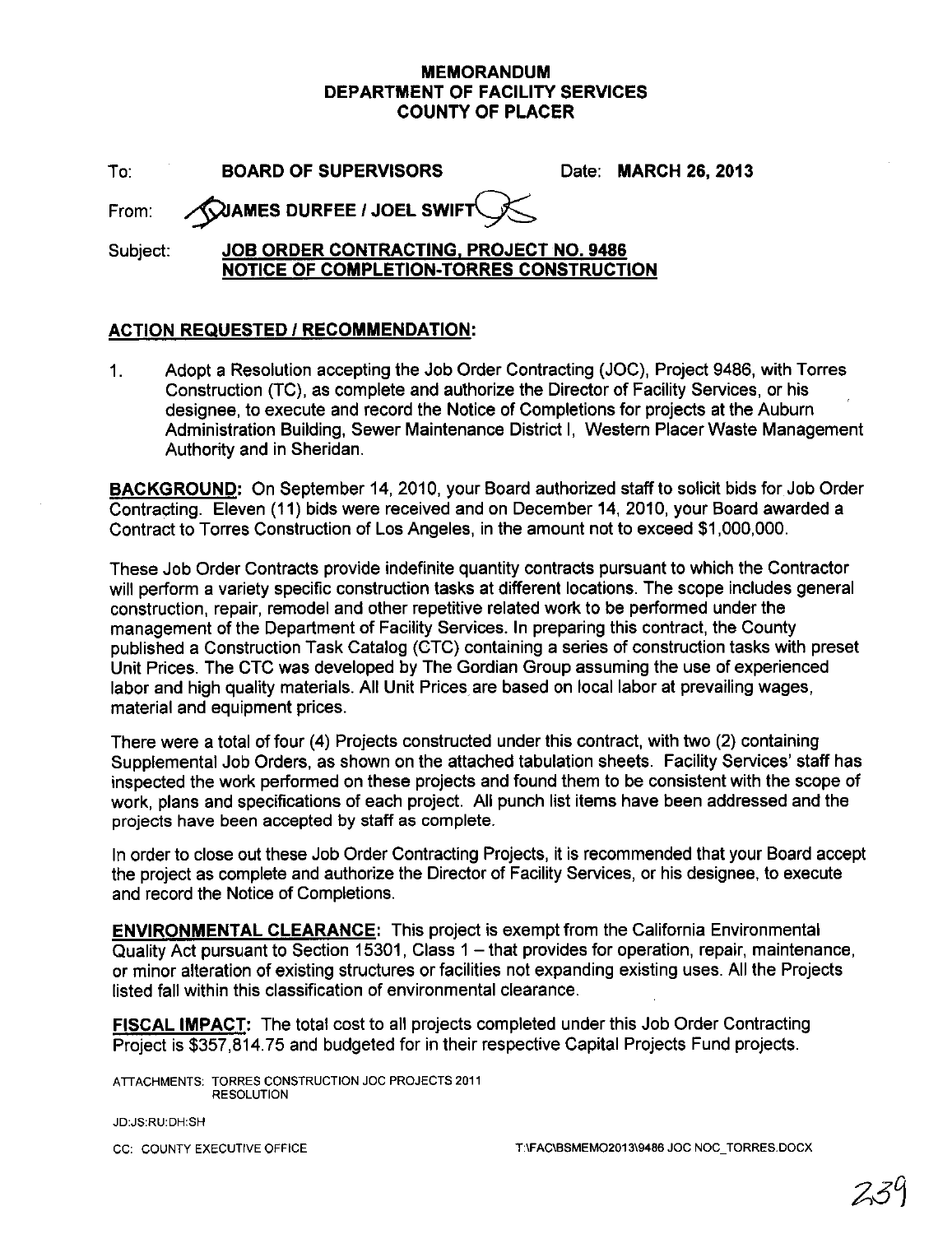### **Torres Construction JOC Projects - 2011**

|     | Project       |                                         |                  |
|-----|---------------|-----------------------------------------|------------------|
| No. | <b>Number</b> | Description                             |                  |
|     | 04646         | Auburn Admin Building (windows & paint) | 164,622.61       |
|     | 04646.01      | Supplemental Job Order 01-Weekend work  | 1,356.44         |
| 3   | 04835         | SMD1 Headworks Screen Project           | 149,168.15<br>Ŝ. |
| 4   | 02604         | <b>WPWMA Site Fencing</b>               | 35,333.31        |
| 5   | 24834         | <b>Sheriden Fencing Project</b>         | 5,423.18         |
| 6   | 24834.01      | Supplemental Job Order 01- New gate     | 1,911.06         |

 $\bar{\alpha}$ 

÷,

Totals \$ 357,814.75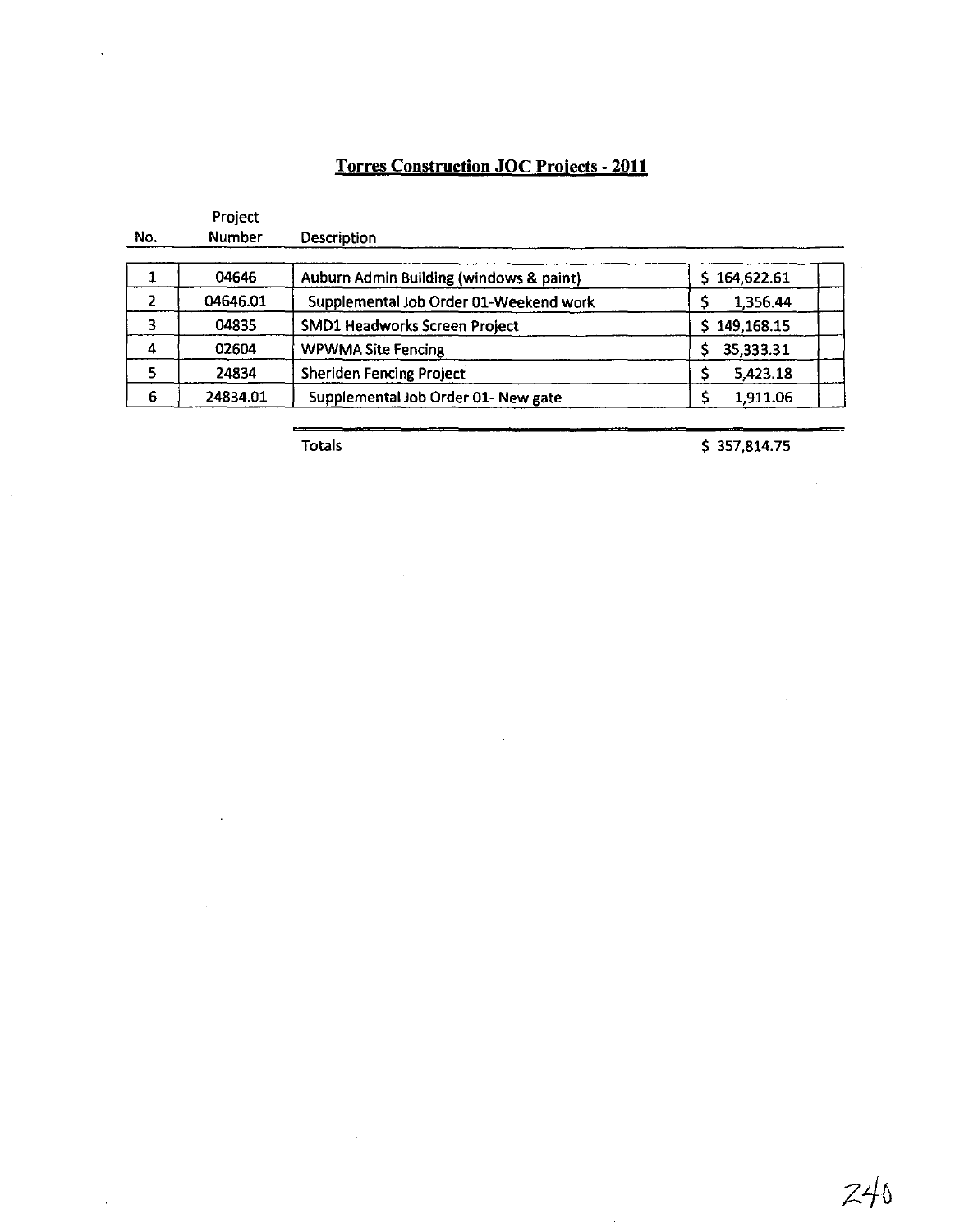# **Before the Board of Supervisors County of Placer, State of California**

**In the matter of: A RESOLUTION APPROVING AND AUTHORIZING THE DIRECTOR OF FACILITY SERVICES, OR HIS DESIGNEE, TO EXECUTE AND RECORD THE NOTICE OF COMPLETIONS FOR THE VARIOUS JOB ORDER CONTRACTING PROJECTS PERFORMED BY TORRES CONSTRUCTION, PROJECT NO. 9486**

 $\blacksquare$  Resol,

The following **RESOLUTION** was duly passed by the Board of Supervisors

of the County of Placer at a regular meeting held \_

by the following vote on roll call:

Ayes:

Noes:

Absent:

Signed and approved by me after its passage.

Chair, Board of Supervisors

Attest: Clerk of said Board

**BE IT RESOLVED** by the Board of Supervisors, County of Placer, State of California, that the attached Notice of Completions for the various Job Order Contracting projects performed by Torres Construction, Project No. 9486, is hereby approved; and

**BE IT FURTHER RESOLVED** that the Director of Facility Services, or his designee, is hereby authorized to execute said Notice of Completions on behalf of the Board of Supervisors and the County of Placer and cause the same to be recorded.

ATIACHMENTS:

AUBURN ADMIN BUILDING WINDOW REPLACEMENT AND EXTERIOR COATINGS NOTICE OF COMPLETION AND SUPPLEMENTAL INFORMATION SHEET

SMD 1 HEAOWORKS SCREENING NOTICE OF COMPLETION AND SUPPLEMENTAL INFORMATION SHEET WPWMA EAST PROPERTY FENCE NOTICE OF COMPLETION AND SUPPLEMENTAL INFORMATION SHEET SHERIDEN FENCING NOTICE OF COMPLETION AND SUPPLEMENTAL INFORMATION SHEET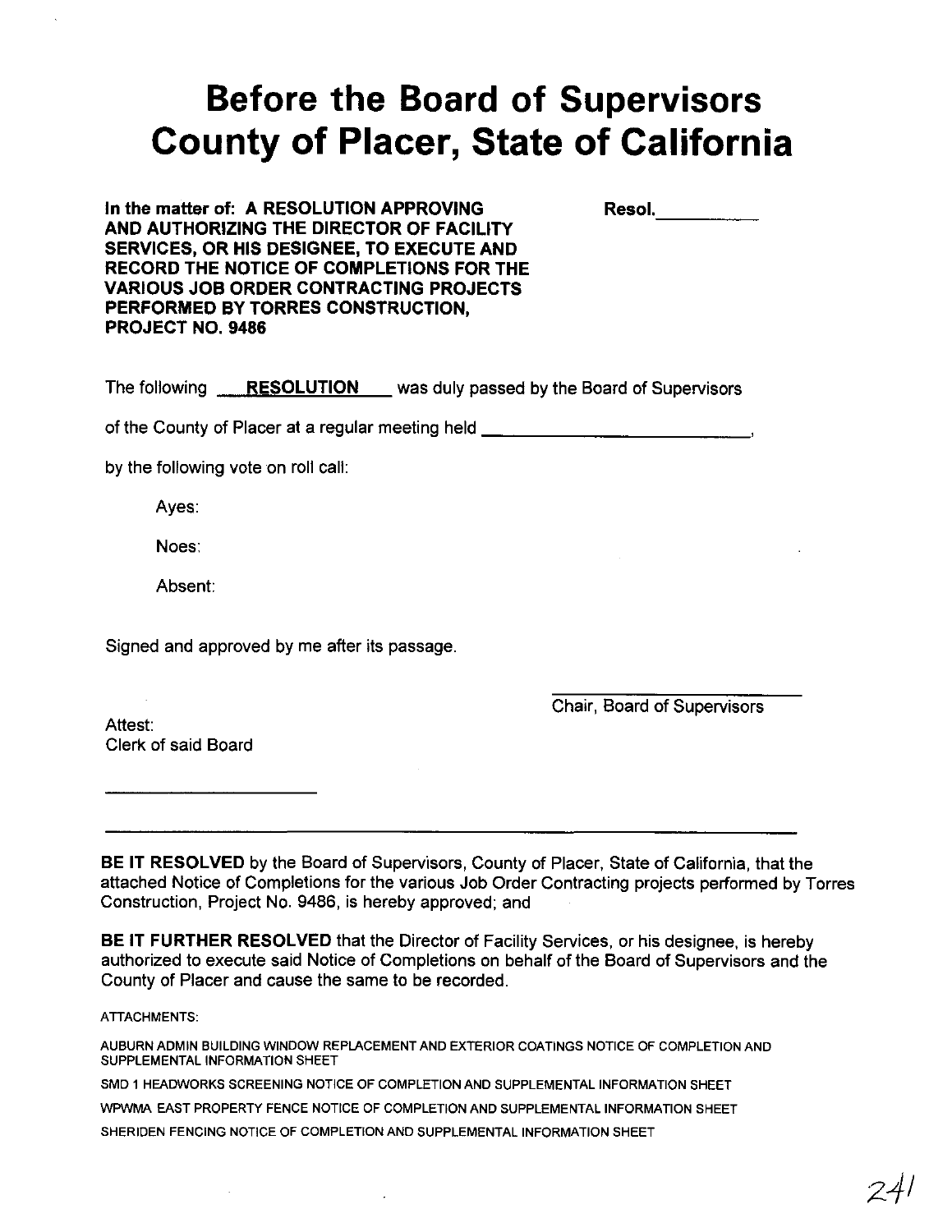When recorded return to: Shawna Howard

Placer County Department of Facility Services 11476 C Ave. Auburn CA 95603

#### NOTICE OF COMPLETION RES. NO.

#### Project Name: Auburn Admin Building Window Replacement and Exterior Coatings, Project No. 4646

NOTICE IS HEREBY GIVEN, pursuant to California Civil Code Section 3093, that the following Contractor, to wit:

#### Torres Construction 1170 W. National Drive, Ste 50 Sacramento, CA 95834

performed and completed, for the County of Placer, State of California, the following contract, structure or work of improvement, to wit:

#### Auburn Admin Building Window Replacement and Exterior Coatings Project No. 4646 145 Fulweiler, Auburn, CA 95603

The property is owned by the County of Placer. Said work was accepted on March 26, 2013.

Executed this day of 2013, at Auburn, California. I declare under penalty of perjury that the foregoing is true and correct.

> JAMES DURFEE, DIRECTOR DEPARTMENT OF FACILITY SERVICES COUNTY OF PLACER

## STATE OF CALIFORNIA )<sub>ss</sub><br>COUNTY OF PLACER

On **before me Shawna Lee Howard , Notary Public, personally** Cn appeared James Durfee who proved to me on the basis of satisfactory evidence to be the person whose name is subscribed to the within instrument and acknowledged to me that he executed the same in his authorized capacity, and that by his signature on the instrument the person or the entity upon behalf of which the person acted, executed the instrument. I certify under PENALTY OF PERJURY under the laws of the State of California that the foregoing paragraph is true and correct.

WITNESS my hand and official seal.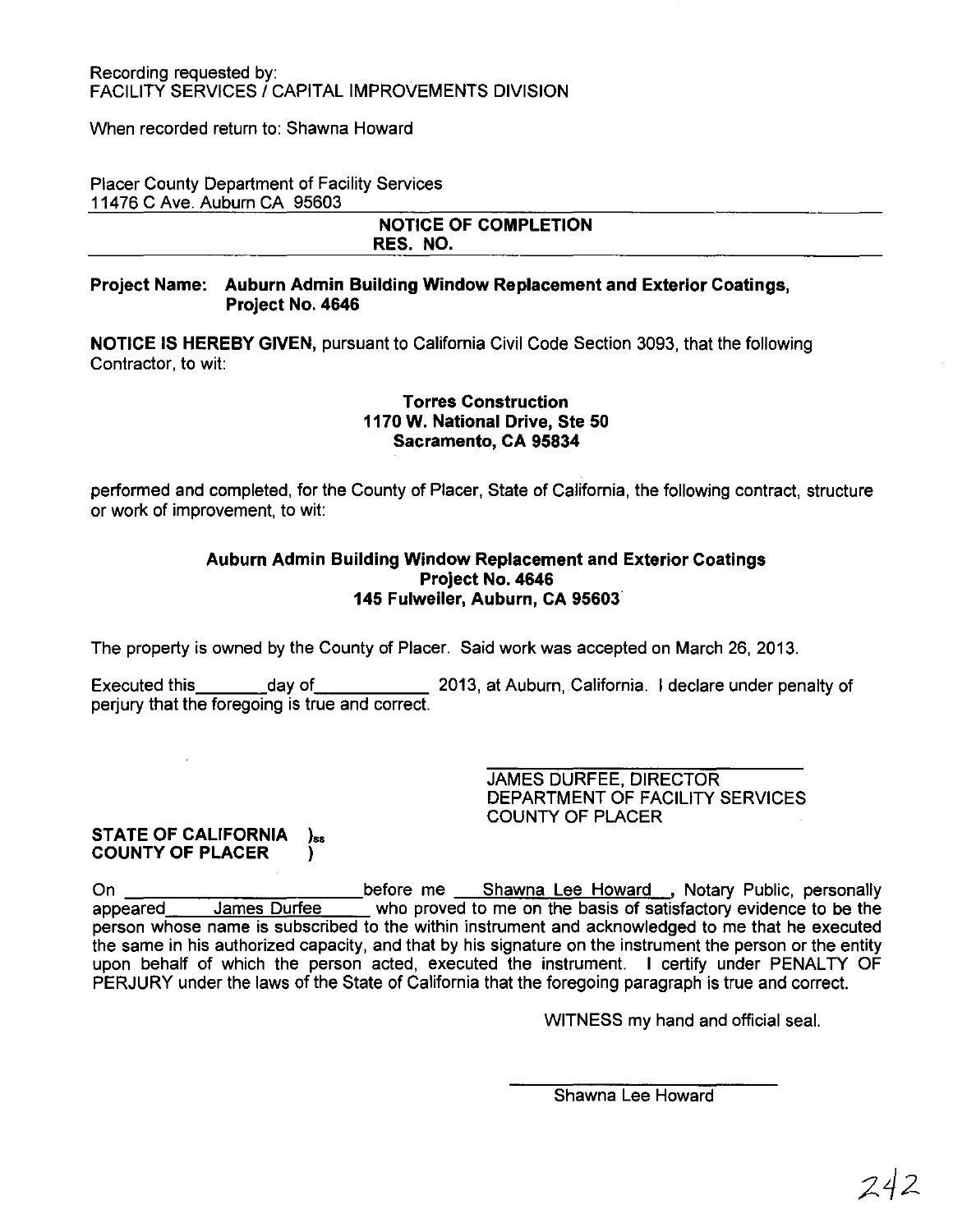#### DATE: MARCH 26, 2013 PROJECT NO: 4646 PROJECT NAME: AUBURN ADMIN BUILDING WINDOW REPLACEMENT AND EXTERIOR **COATINGS**

FUND/BUDGET UNIT/ACCOUNT NO: 140 / 107840 / 04646 CONTRACTOR: TORRES CONSTRUCTION

#### SUMMARY OF EXPENDITURES

#### ORIGINAL CONTRACT AMOUNT CONTRACT CHANGE ORDERS

#### \$164,622.61  $$ 1,356.44$

#### TOTAL CONTRACT EXPENDITURES

#### \$165,979.05

| SUPPLEMENTAL<br>JOB ORDER NO. | <b>CONTRACT CHANGE ORDER SUMMARY</b><br><b>BRIEF DESCRIPTION</b> | <b>AMOUNT</b><br><b>EXPENDED</b> |
|-------------------------------|------------------------------------------------------------------|----------------------------------|
| 1                             | Void                                                             | \$0                              |
| $\overline{2}$                | Revise to weekend work for prime and paint of metal work.        | \$1,356.44                       |
|                               |                                                                  |                                  |
|                               |                                                                  |                                  |
|                               | <b>Total Change Orders</b>                                       | \$1,356.44                       |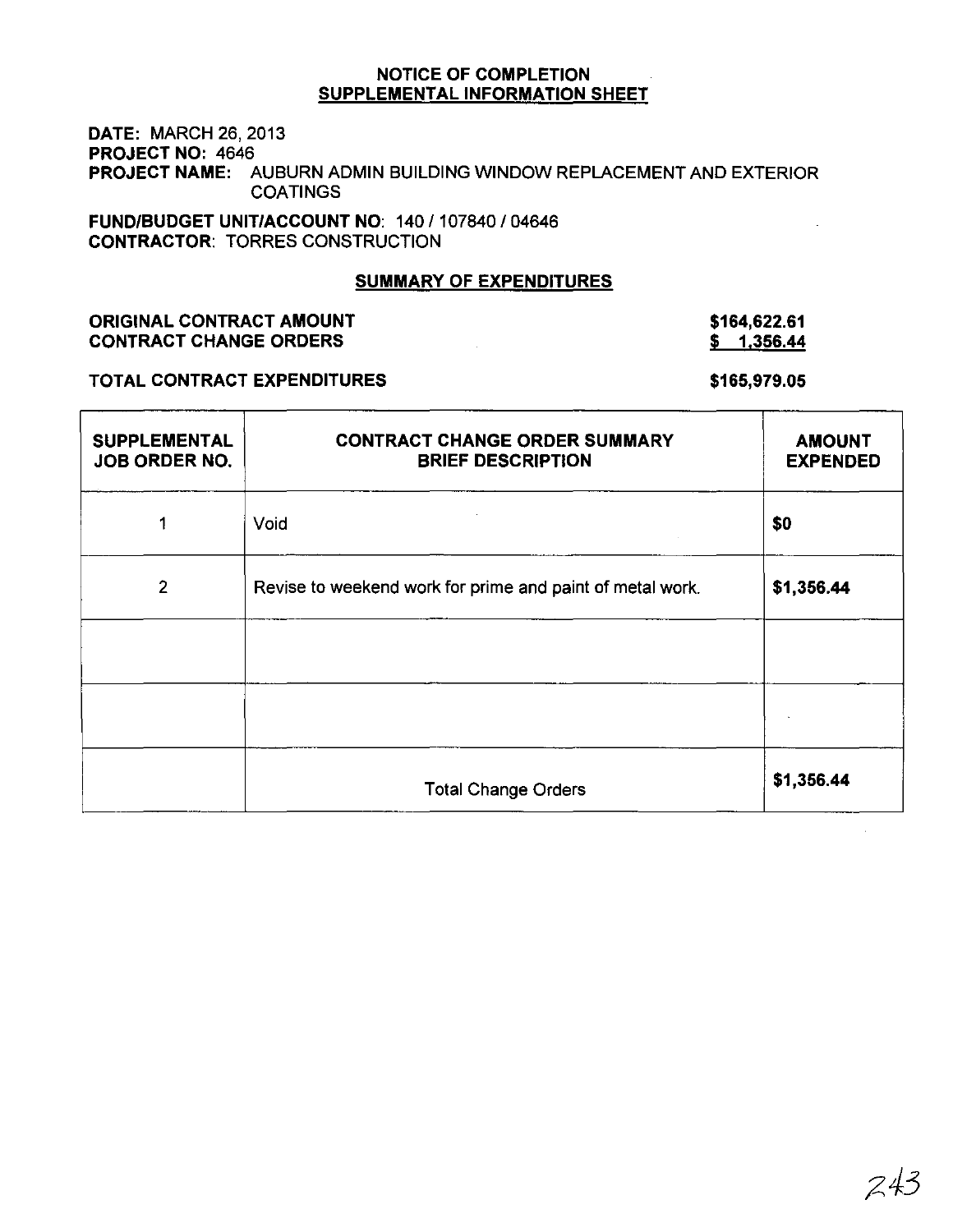#### Recording requested by: FACILITY SERVICES / CAPITAL IMPROVEMENTS DIVISION

When recorded return to: Shawna Howard

#### Placer County Department of Facility Services 11476 C Ave. Auburn CA 95603

#### NOTICE OF COMPLETION RES. NO.

#### Project Name: SMD 1 Headworks Screening, Project No. 4835

NOTICE IS HEREBY GIVEN, pursuant to California Civil Code Section 3093, that the following Contractor, to wit:

#### Torres Construction 1170 W. National Drive, Ste 50 Sacramento, CA 95834

performed and completed, for the County of Placer, State of California, the following contract, structure or work of improvement, to wit:

#### SMD 1 Headworks Screening Project No. 4835 11755 Joeger Road, Auburn, CA 95602

The property is owned by the County of Placer. Said work was accepted on March 26,2013.

Executed this day of 2013, at Auburn, California. I declare under penalty of perjury that the foregoing is true and correct.

> JAMES DURFEE, DIRECTOR DEPARTMENT OF FACILITY SERVICES COUNTY OF PLACER

#### STATE OF CALIFORNIA )ss COUNTY OF PLACER (1)

On before me Shawna Lee Howard ,Notary Public, personally appeared James Durfee who proved to me on the basis of satisfactory evidence to be the person whose name is subscribed to the within instrument and acknowledged to me that he executed the same in his authorized capacity, and that by his signature on the instrument the person or the entity upon behalf of which the person acted, executed the instrument. I certify under PENALTY OF PERJURY under the laws of the State of California that the foregoing paragraph is true and correct.

WITNESS my hand and official seal.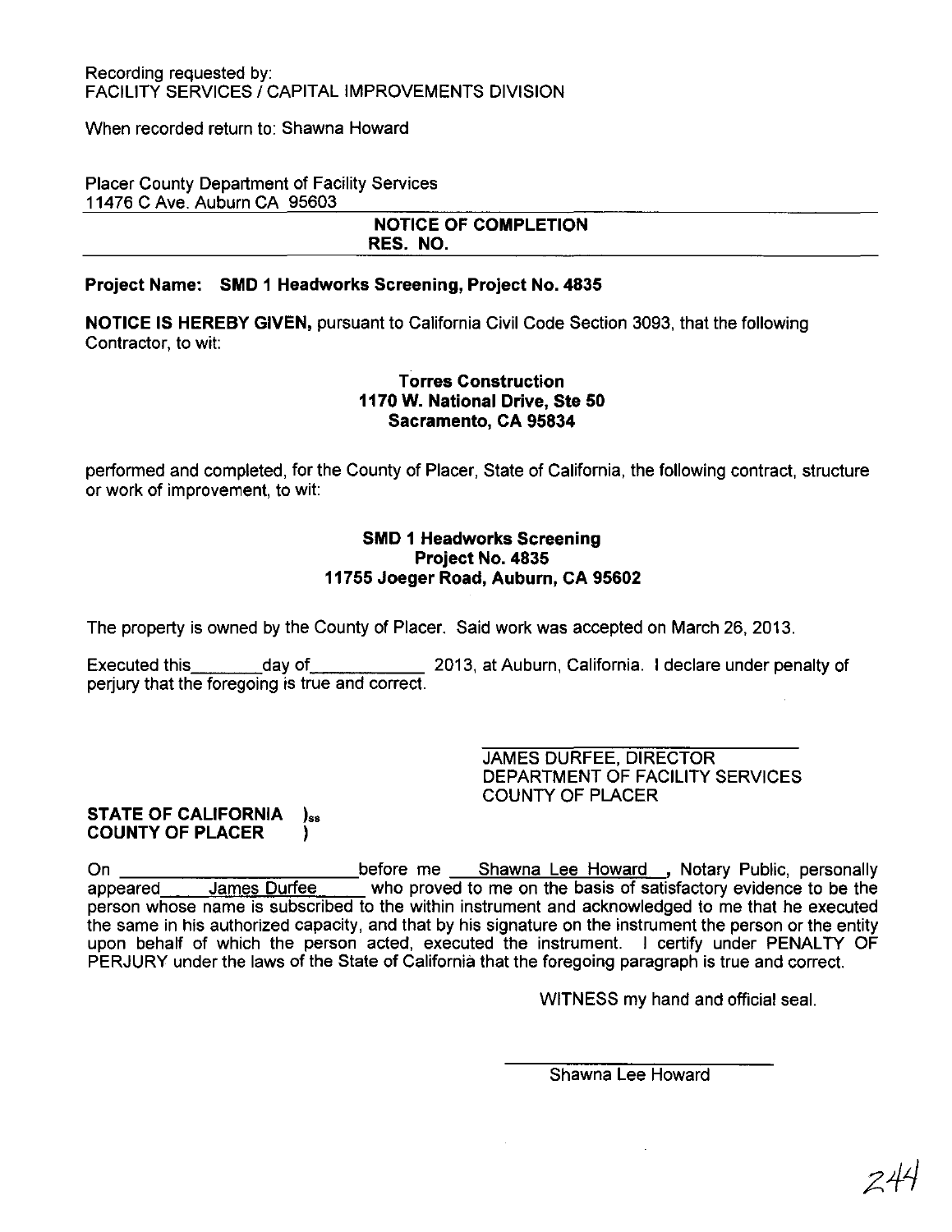DATE: MARCH 26, 2013 PROJECT NO: 4835 PROJECT NAME: SMD 1 HEADWORKS SCREENING

FUND/BUDGET UNIT/ACCOUNT NO: 140/072640/08010 CONTRACTOR: TORRES CONSTRUCTION

#### SUMMARY OF EXPENDITURES

ORIGINAL CONTRACT AMOUNT CONTRACT CHANGE ORDERS

\$149,168.15  $\frac{\text{S}}{\text{S}}$  0

#### TOTAL CONTRACT EXPENDITURES

\$149,168.15

| <b>SUPPLEMENTAL</b><br>JOB ORDER NO. | <b>CONTRACT CHANGE ORDER SUMMARY</b><br><b>BRIEF DESCRIPTION</b> | <b>AMOUNT</b><br><b>EXPENDED</b> |
|--------------------------------------|------------------------------------------------------------------|----------------------------------|
|                                      |                                                                  |                                  |
|                                      |                                                                  |                                  |
|                                      |                                                                  |                                  |
|                                      |                                                                  |                                  |
|                                      | <b>Total Change Orders</b>                                       |                                  |

 $245$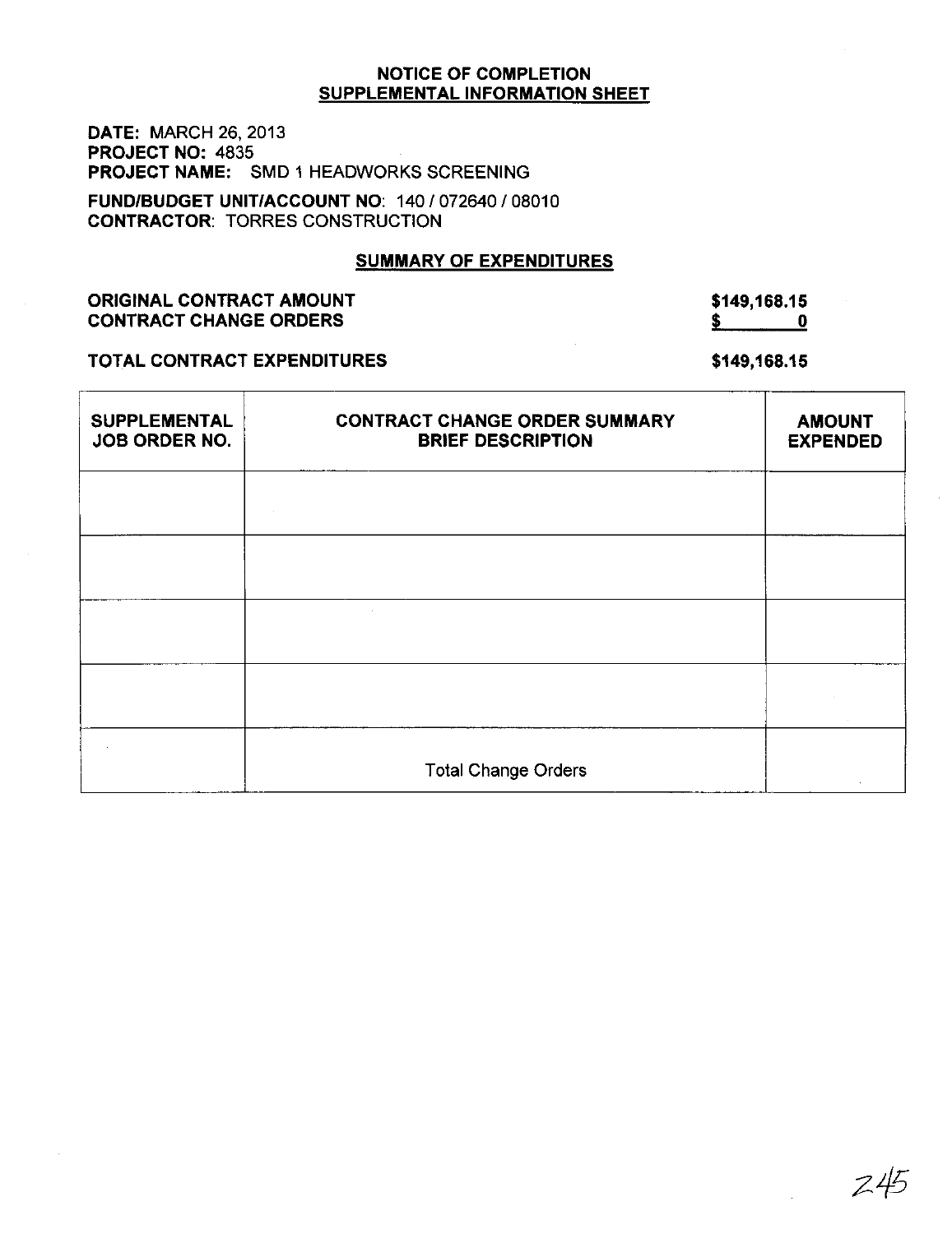#### Recording requested by: FACILITY SERVICES / CAPITAL IMPROVEMENTS DIVISION

When recorded return to: Shawna Howard

Placer County Department of Facility Services 11476 C Ave. Auburn CA 95603

#### **NOTICE OF COMPLETION RES. NO.**

#### **Project Name: WPWMA E. Property Fence, Project No. 2604**

**NOTICE IS HEREBY GIVEN,** pursuant to California Civil Code Section 3093, that the following Contractor, to wit:

#### **Torres Construction 1170 W. National Drive, Ste 50 Sacramento, CA 95834**

performed and completed, for the County of Placer, State of California, the following contract, structure or work of improvement, to wit:

#### **WPWMA E. Property Fence Project No. 2604 3195 Athens Ave, Lincoln, CA 95648**

The property is owned by the County of Placer. Said work was accepted on March 26,2013.

Executed this day of 2013, at Auburn, California. I declare under penalty of perjury that the foregoing is true and correct.

> JAMES DURFEE, DIRECTOR DEPARTMENT OF FACILITY SERVICES COUNTY OF PLACER

#### **STATE OF CALIFORNIA** )<sub>ss</sub> **COUNTY OF PLACER )**

On before me Shawna Lee Howard ,Notary Public, personally appeared James Durfee who proved to me on the basis of satisfactory evidence to be the person whose name is subscribed to the within instrument and acknowledged to me that he executed the same in his authorized capacity, and that by his signature on the instrument the person or the entity upon behal f of which the person acted, executed the instrument. I certify under PENALTY OF PERJURY under the laws of the State of California that the foregoing paragraph is true and correct.

WITNESS my hand and official seal.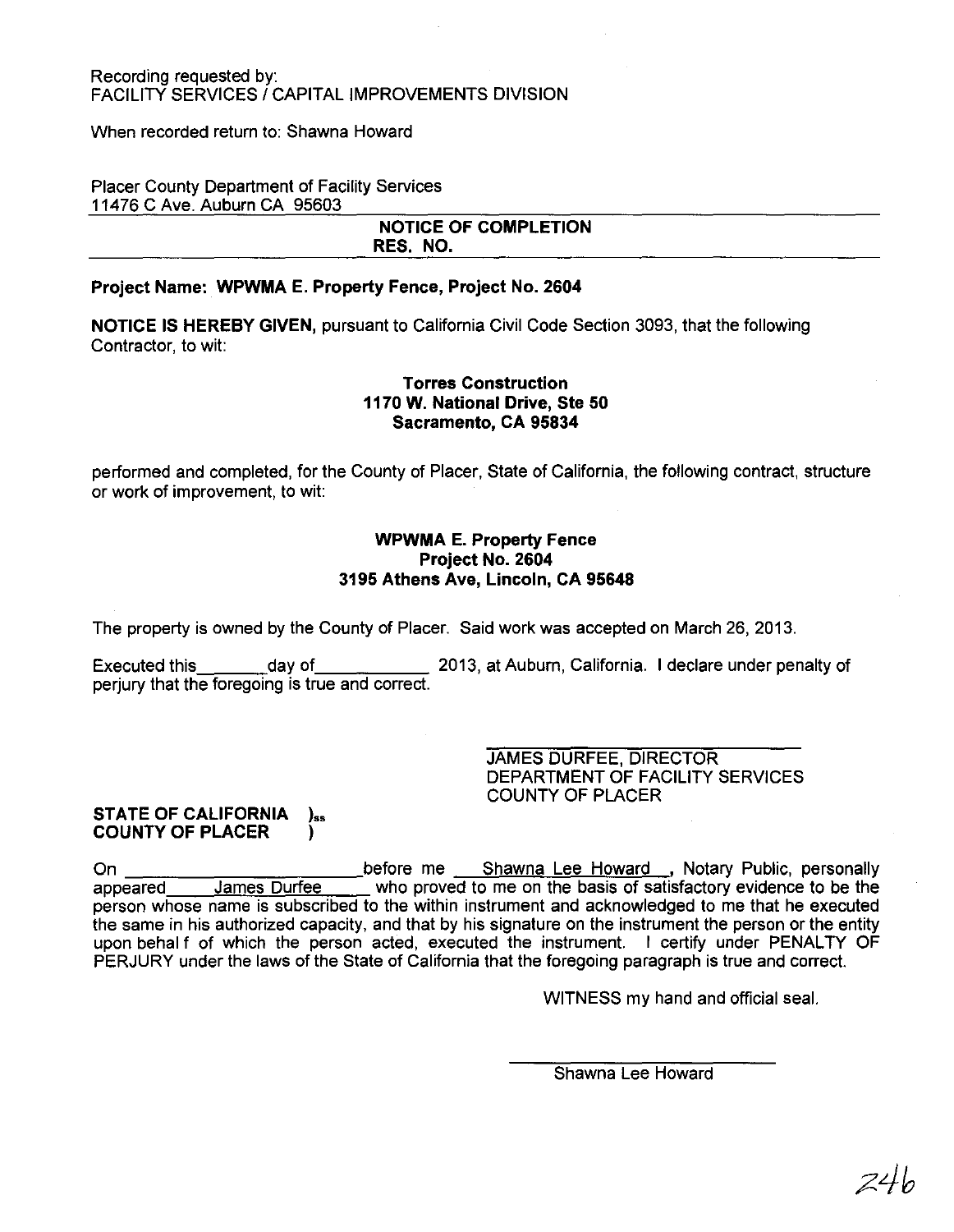DATE: MARCH 26, 2013 PROJECT NO: 2604 PROJECT NAME: WPWMA E. PROPERTY FENCE

FUND/BUDGET UNIT/ACCOUNT NO: 140 / 066620 / 02604 CONTRACTOR: TORRES CONSTRUCTION

#### SUMMARY OF EXPENDITURES

ORIGINAL CONTRACT AMOUNT CONTRACT CHANGE ORDERS

\$35,333.31  $\begin{array}{c} 5 \ \end{array}$  0

TOTAL CONTRACT EXPENDITURES

\$35,333.31

| <b>SUPPLEMENTAL</b><br>JOB ORDER NO. | <b>CONTRACT CHANGE ORDER SUMMARY</b><br><b>BRIEF DESCRIPTION</b> | <b>AMOUNT</b><br><b>EXPENDED</b> |
|--------------------------------------|------------------------------------------------------------------|----------------------------------|
|                                      |                                                                  |                                  |
|                                      |                                                                  |                                  |
|                                      |                                                                  |                                  |
|                                      |                                                                  |                                  |
|                                      | <b>Total Change Orders</b>                                       |                                  |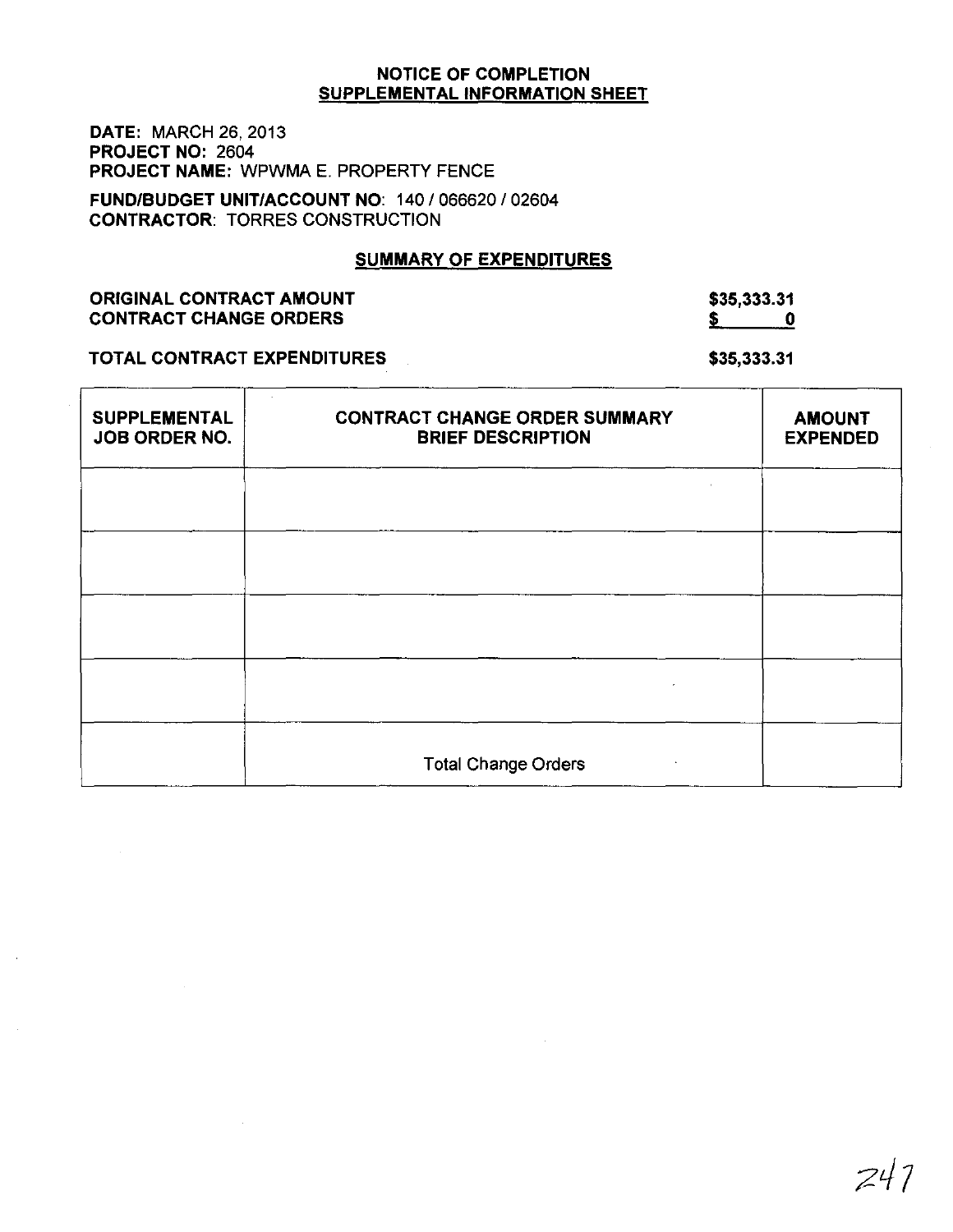When recorded return to: Shawna Howard

#### Placer County Department of Facility Services 11476 C Ave. Auburn CA 95603

#### NOTICE OF COMPLETION RES. NO.

#### Project Name: Sheriden Fencing, Project No. 24834

NOTICE IS HEREBY GIVEN, pursuant to California Civil Code Section 3093, that the following Contractor, to wit:

#### Torres Construction 1170 W. National Drive, Ste 50 Sacramento, CA 95834

performed and completed, for the County of Placer, State of California, the following contract, structure or work of improvement, to wit:

#### Sheriden Fencing Project No. 24834 6005 Camp Far West Road, Sheridan, CA 95861

The property is owned by the County of Placer. Said work was accepted on March 26,2013.

Executed this day of 2013, at Auburn, California. I declare under penalty of perjury that the foregoing is true and correct.

> JAMES DURFEE, DIRECTOR DEPARTMENT OF FACILITY SERVICES COUNTY OF PLACER

#### STATE OF CALIFORNIA )<sub>55</sub> COUNTY OF PLACER )

On **before me** Shawna Lee Howard , Notary Public, personally appeared James Durfee who proved to me on the basis of satisfactory evidence to be the appeared James Durfee who proved to me on the basis of satisfactory evidence to be the person whose name is subscribed to the within instrument and acknowledged to me that he executed the same in his authorized capacity, and that by his signature on the instrument the person or the entity upon behalf of which the person acted, executed the instrument. I certify under PENALTY OF PERJURY under the laws of the State of California that the foregoing paragraph is true and correct.

WITNESS my hand and official seal.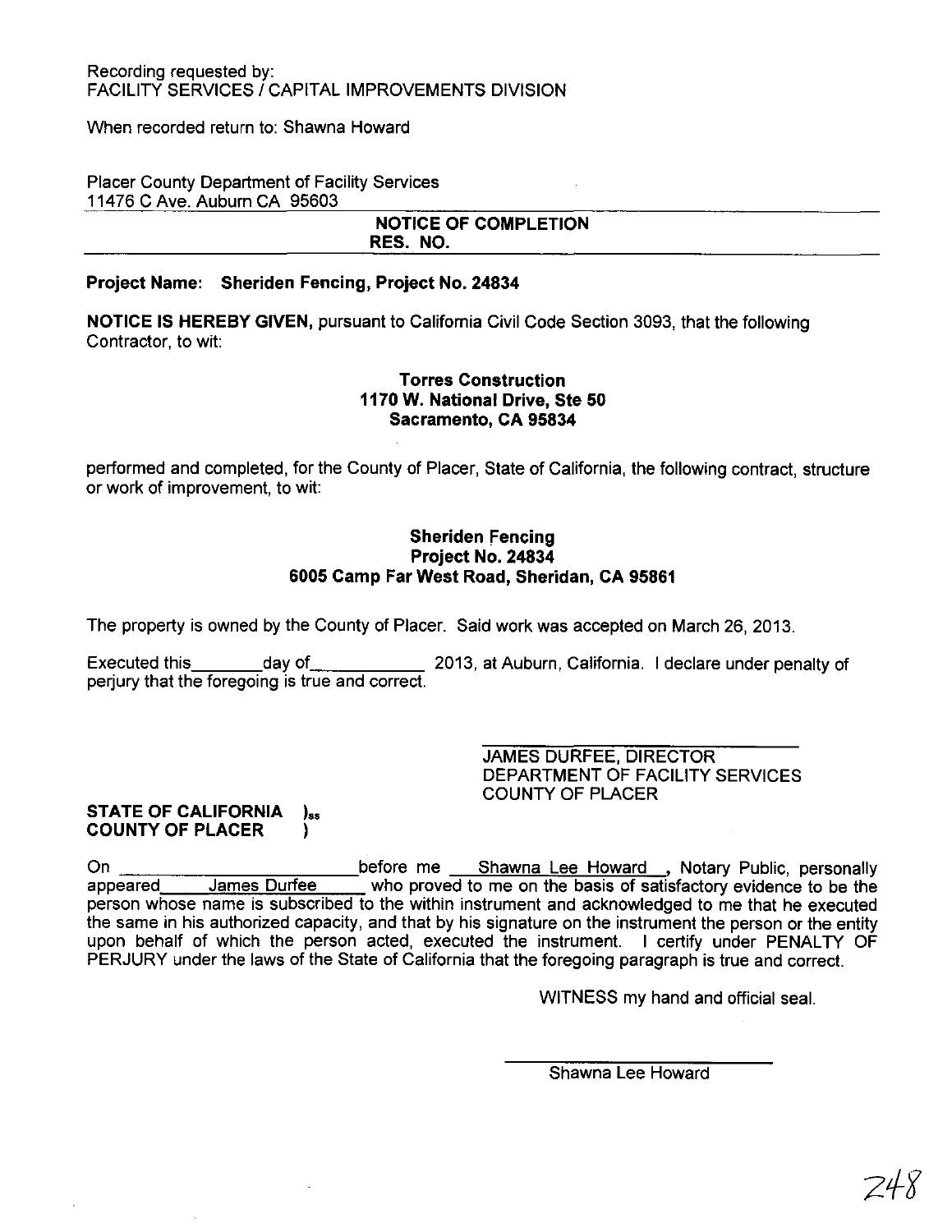DATE: MARCH 26, 2013 PROJECT NO: 24834 PROJECT NAME: SHERIDEN FENCING

FUND/BUDGET UNIT/ACCOUNT NO: 140/107840/04834 CONTRACTOR: TORRES CONSTRUCTION

#### SUMMARY OF EXPENDITURES

| <b>ORIGINAL CONTRACT AMOUNT</b> |  |
|---------------------------------|--|
| <b>CONTRACT CHANGE ORDERS</b>   |  |

\$ 5,423.18  $$ 1,911.06$ 

#### TOTAL CONTRACT EXPENDITURES

\$ 7,334.24

| <b>SUPPLEMENTAL</b><br><b>JOB ORDER NO.</b> | <b>CONTRACT CHANGE ORDER SUMMARY</b><br><b>BRIEF DESCRIPTION</b>                                                                   | <b>AMOUNT</b><br><b>EXPENDED</b> |
|---------------------------------------------|------------------------------------------------------------------------------------------------------------------------------------|----------------------------------|
|                                             | Remove existing section of cattle fence and insert a gate in the<br>chain link fence.                                              | \$1,911.06                       |
|                                             |                                                                                                                                    |                                  |
|                                             |                                                                                                                                    |                                  |
|                                             | $\mathcal{L}^{\mathcal{L}}(\mathcal{F})$ and $\mathcal{L}^{\mathcal{L}}(\mathcal{F})$ and $\mathcal{L}^{\mathcal{L}}(\mathcal{F})$ |                                  |
|                                             | <b>Total Change Orders</b>                                                                                                         |                                  |